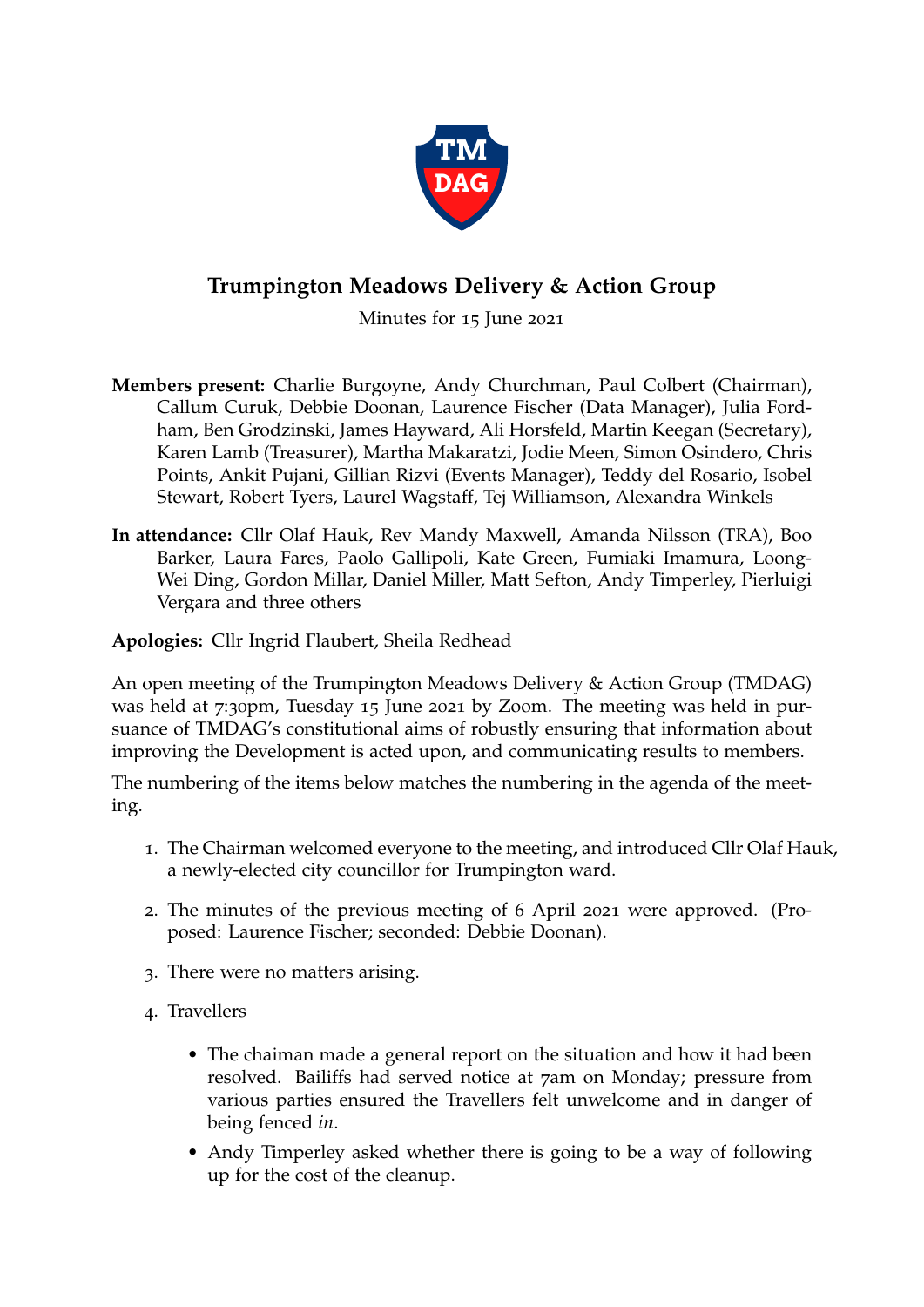- TMDAG has assisted Grosvenor, Barratts and the Wildlife Trust in mapping out the unblocked exits to the Country Park
- Julia Fordham and others had assisted in the cleanup.
- There would be (ugly) temporary and permanent measures to prevent future incursions.
- 5. Reports
	- (a) Construction issues / solar panels / Tyers Report
		- The chairman read out the relevant sections of Barratt's response to Rob Tyers' report.
		- It was noted that Barratt's had tried to raise GDPR issues but that this could be sidestepped by conscientious administrative work.
		- Barratt's claimed they'd started remedial works Paul Colbert claimed they haven't started.
		- Ben Grodzinski reported that they hadn't contacted him when they said they would.
	- (b) Local Centre
		- A scam charity bin has appeared and will be removed by the council.
		- Tej Williamson suggested putting a kids' clothes hub advert on the bin.
		- The tree outside Sainsbury is dead and will be removed.
	- (c) Highways handover
		- Rob Tyers has been away.
		- Private parking enforcement will be temporarily reimposed.
		- We still do not know when the roads will be adopted.
		- There were no volunteers for liaising with the council on road adoption.
	- (d) There was a mention of the role of Cox (landscaping).
	- (e) It was noted that there was a "future park survey" which residents might wish to fill out.
	- (f) BPHA
		- The chairman had had a walkaround with Rachel Mackey of BPHA and met BPHA tenants and others.
		- Neill Langley has (been?) moved on.
		- Jodie Meen had put in a repair request for the bin sheds, which had been refused on COVID grounds.
		- Callum Curuk reported that the surveyors were gobsmacked with the issues they had observed: part of the wall had had to be cut out for his stairs. There had been no contact with Neill Langley.
	- (g) There had been no progress with Neighbourhood Watch signage.
	- (h) The TRA has continued to respond to planning issues that affect Trumpington Meadows.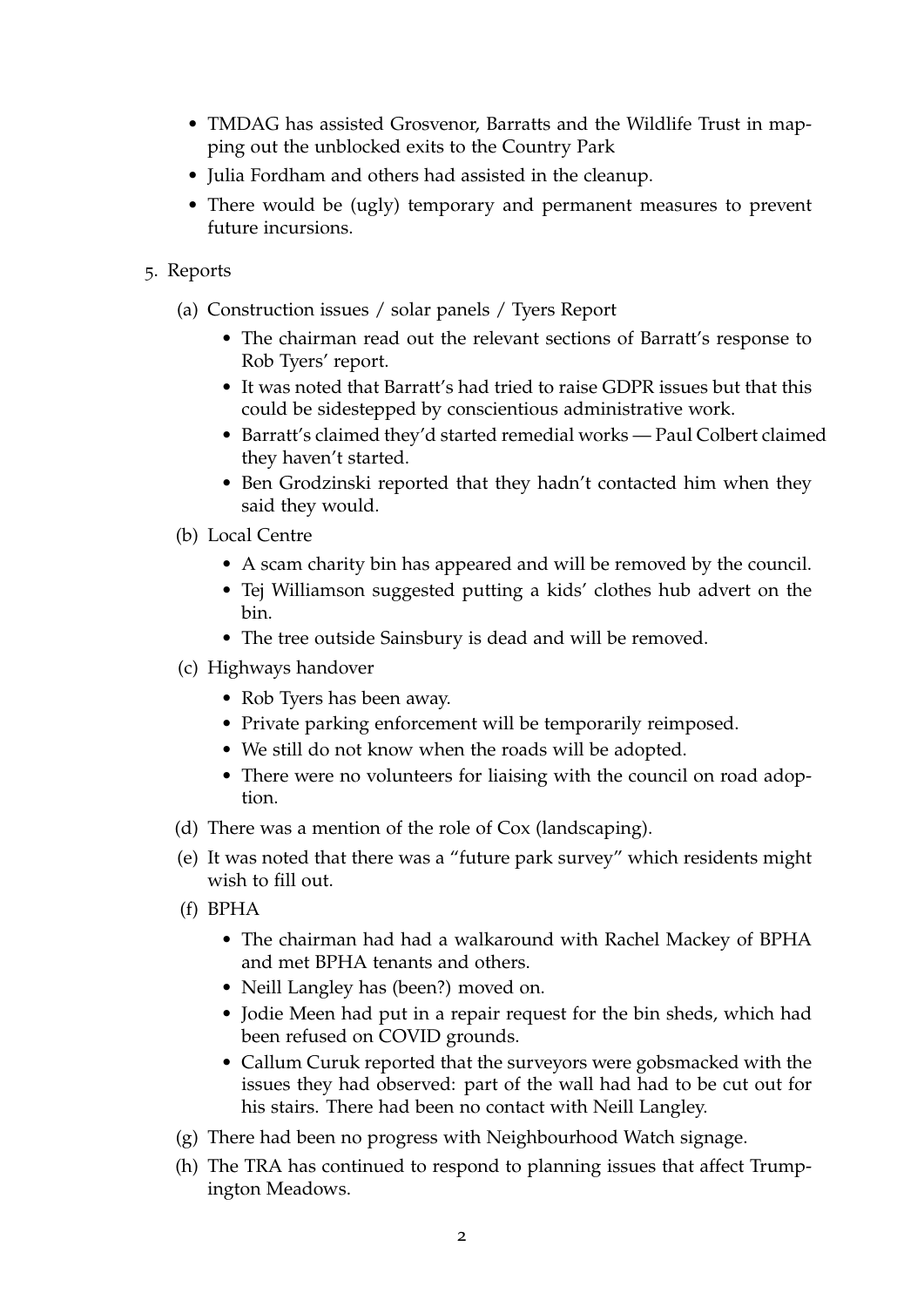(i) Food Vans & Markets

These were slowing down somewhat. The next Sunday Market will be the first one with alcohol.

- (j) Membership & Finance These were continuing smoothly.
- (k) Outstanding Problems

There was a long backlog of outstanding problems.

- 6. Councillors
	- Cllr Hauk said there had been a steep learning curve. He had worked in Trumpington for 20 years. He had not known about the problems.
	- The solar panel problem may be a breach of planning conditions.
	- Callum Curuk asked how individuals could work out if their solar panels are working; Rob Tyers' document on this point was not yet available.
- 7. Policing
	- TMDAG now has very good relations with the local policeman and some of his colleagues.
	- There were ongoing problems at an address on Osprey Drive.
	- We now have a dedicated Police contact point PC Jamal Ali & Inspector Ed McNeill; (PC Ali was here during the Traveller incursion)
	- A particular vehicle was reported to have been observed driving dangerously; if anyone sees a car with registration [REDACTED] driving dangerously then call 999 and Police will attend as its on their list.
- 8. Ideas & new issues
	- Callum Curuk suggested that there should be an effort to try to get more young people into TMDAG.
	- There were also suggestions for events related to sleigh construction and fireworks.
- 9. TM Country Park 5th Birthday

All residents facing onto the part of the Country Park which will be affected by the event have been advised with a note and offer for them to call the relevant TMDAG officers.

The event is expected to feature the following attractions, *inter alia*:

- City of Cambridge Brass Band
- Cambridge Groove Orchestra (Julia Fordham)
- face-painting
- story-telling